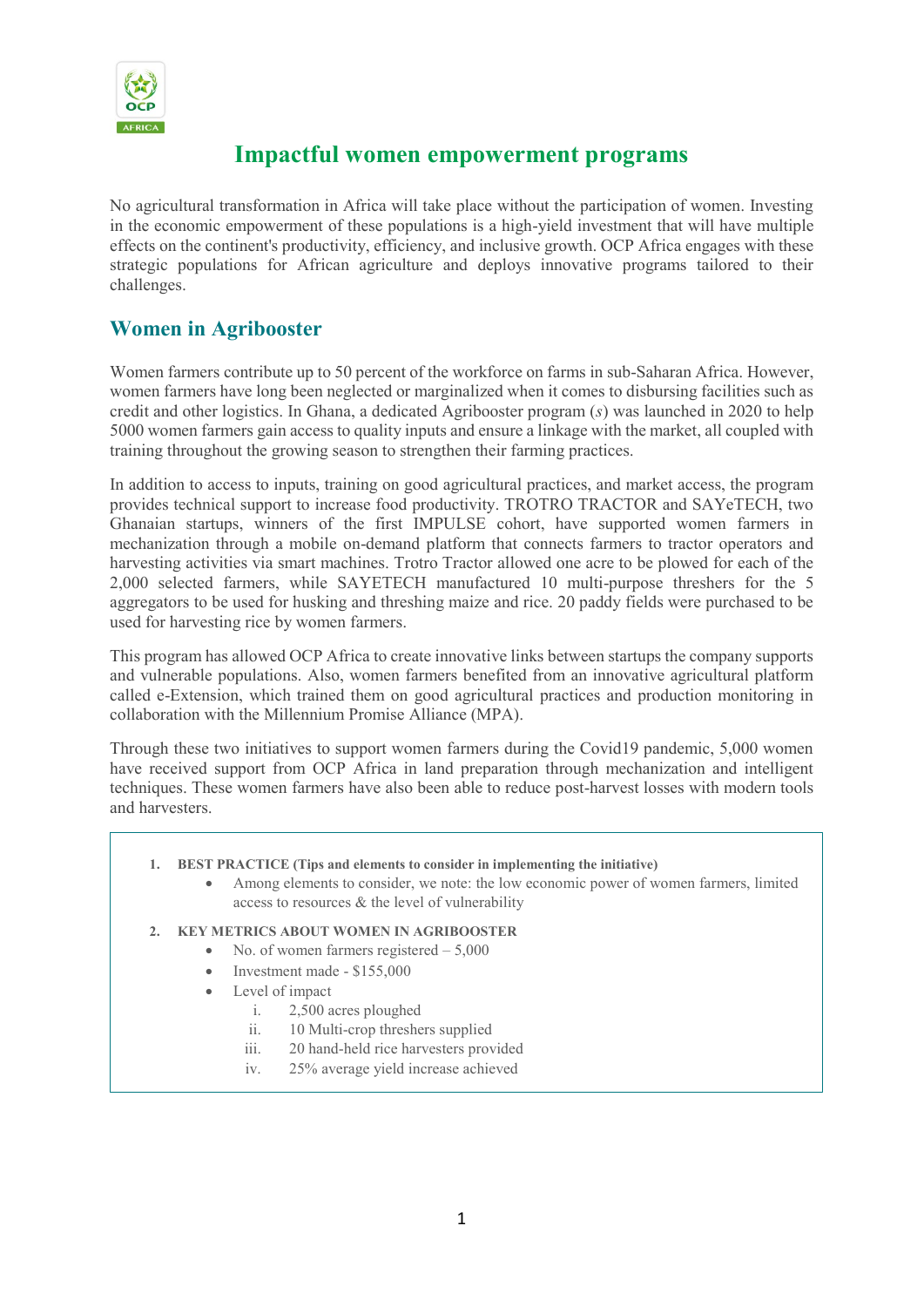

| 3. CHALLENGES     |                                                                                            |
|-------------------|--------------------------------------------------------------------------------------------|
| V.                | Lack of adequate finance to procure inputs by women                                        |
|                   | <b>Solution:</b> They are encouraged to set up Village Savings and Loans Association       |
|                   | (VSLA) to save and buy inputs for the farming.                                             |
| vi.               | OCP also had initial discussions with partners such as Agric Dev. Bank to provide          |
|                   | cheaper credit to the farmers.                                                             |
| vii.              | Low financial capacity of the women aggregators.                                           |
|                   | <b>Solution:</b> They are being encouraged to engage in input dealership in order to raise |
|                   | funding for their activities.                                                              |
| $\cdots$<br>V111. | Access to smartphones by women farmers for the e-learning.                                 |
|                   | Solution: Form clusters to encourage sharing by those who have with those                  |
|                   | without.                                                                                   |
|                   |                                                                                            |

## **Sandiara Agribusiness Innovation**

OCP Africa launched a program in Sandiara, Senegal, to assist young entrepreneurs and women from rural agribusiness cooperatives in building up their capacity. The program enables women's groups to develop a sustainable organization that brings members together around an economic activity (processing agricultural products and poultry) and promotes inclusion in markets. With support in the formalization of their businesses and in strengthening their technical skills to improve their productivity, the incubation program acts as a real spur for entrepreneurs. In the long run, the aim is to foster a relationship between the two beneficiary categories by establishing a contractual mechanism between entrepreneurs and women's groups. So far, the program has benefitted 150 women and 10 entrepreneurs.

- **1. BEST PRACTICE (Tips and elements to consider in implementing the initiative)**
	- The involvement of targets throughout the design process helped identify relevant modules that meet their needs.
	- Always include in the beneficiaries of the initiative instructed young women to help with the gathering of data and information needed.

### **2. KEY METRICS ABOUT WOMEN IN AGRIBOOSTER**

- Investment made 55K\$
- Level of impact: 5 cooperatives of 150 women trained
- **3. CHALLENGES**
- The level of women cooperatives was in general in the initial state of development despite their seniority. Women's groups are at an initial stage of development where a whole lot of redesign had to be done. The very prerequisites for an organization are not met for all the groups identified that have been identified in the intervention zone. Therefore, we had to train them with the basis knowledge of the way a cooperative should operate to have their official papers and accounts updated and to establish an internal organization of the group that can allow them to achieve performance objectives.
- Also, the members of the cooperatives did not have a common activity bringing them together except that of getting credit from the bank, sharing the credit among them and repaying together on the due dates. Each member carries out a small business activity on his own. We train them to master the techniques of agricultural products processing together. We identified the groups that were interested in the transformation of a product and we did the training to them together and tried to make them keep the same dynamic after the training than during the training.